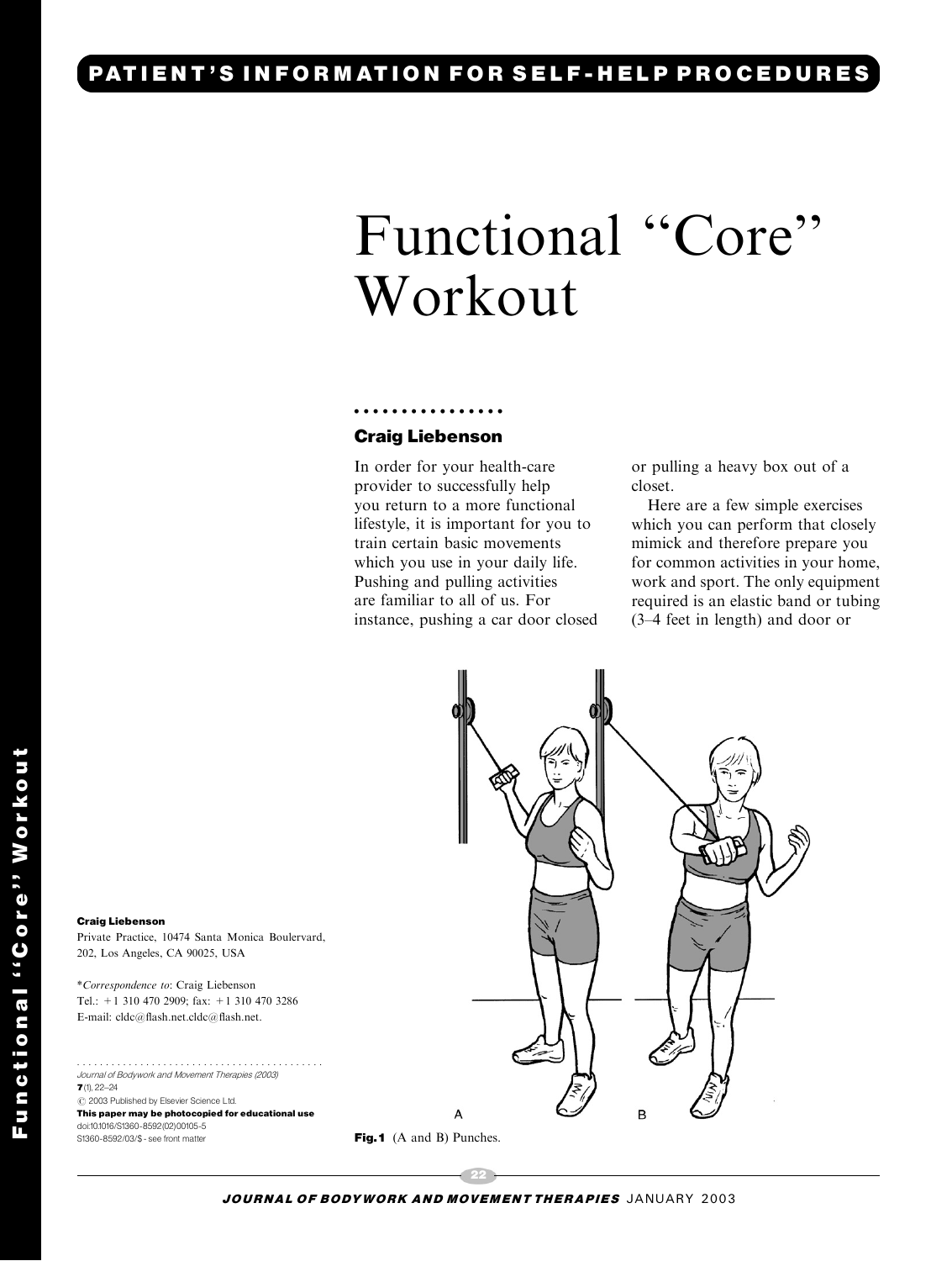

Fig. 2 Punches.



Fig. 3 Sword (Reproduced with permission from DeFranca C, Liebenson C. The Upper Body Book, 2002, The Gym Ball Store, San Diego, www.gymball.com)

furniture handle, which is readily available from your health-care professional or sporting good store.

## Reaching and punching

#### Function:

This exercise is highly functional since it is part of daily activities such as pushing boxes or furniture, hittinga tennis or golf ball, throwing a ball, or getting out of bed or up from the floor.

(A) First anchor the elastic band to an object at shoulder level or above.

#### Your starting position:

- Grasp the elastic band or handle in one hand.
- Move your hand to a point behind your ear and step away until you feel slight tension in the band.
- Turn your body sideways so that the hand holding the tubing is nearest to its anchor.

#### The exercise:

- Slowly reach your arm across your body and then all the way forward until you cannot reach anymore (this should feel like you are punching something).
- Your elbow should be straight.
- Control the band as you return your arm to the start position.

Repetitions: 8–10 slowly. Frequency: Twice a day ().

(B) For the next variation you will perform a similar motion, but with little or no arm motion. You will be mainly twisting your trunk to activate your abdominal muscles.

Repetitions: 8–10 slowly. Frequency: Twice a day ().